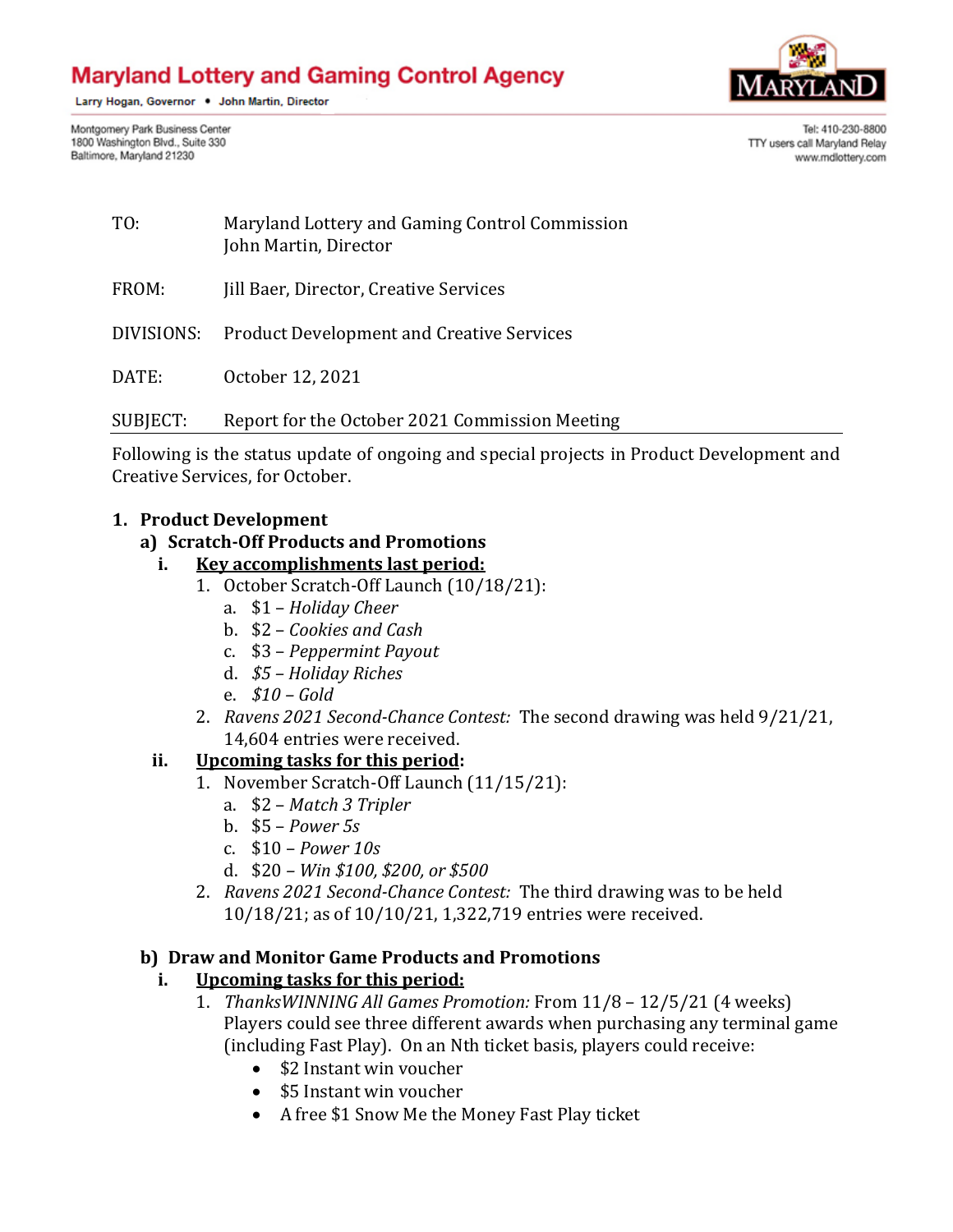# **Maryland Lottery and Gaming Control Agency**

Larry Hogan, Governor . John Martin, Director

Montgomery Park Business Center 1800 Washington Blvd., Suite 330 Baltimore, Maryland 21230



Tel: 410-230-8800 TTY users call Maryland Relay www.mdlottery.com

#### **c) FAST PLAY Products and Promotions**

### **i. Upcoming tasks for this period:**

- 1. November FAST PLAY Launch (11/8/21)
	- a. \$1 *– Snow Me The Money (reactivated game)*
	- b. \$5 *– Jack Frost Jackpot (reactivated game)*
	- c. \$10 *– Holiday Money Match*

#### **2. Creative Services**

#### **a) Traditional Advertising**

#### **i. Key accomplishments:**

- 1. *Lucky Scratch-Offs:* completed production of materials for the *Lucky* campaign, including TV and radio spots, out-of-home and digital assets. The media plan to support this initiative began on 9/22 and runs through 10/31.
- 2. *FAST PLAY* November Launch: Finalized all LIMS and website graphics for the new *FAST PLAY* games launching on 11/8.
- 3. *Holiday Scratch-Offs*: Selected the creative direction for the *Holiday 2021 Scratch-Off* campaign. Completed all phase 1 materials, which focus on the second-chance promotion and include two 30-second radio spots and various LIMS and website graphics. Also met with 9 Rooftops to review the media plan.
- 4. *Monopoly FOG Scratch-Offs*: Began planning for the *Monopoly FOG Scratch-Offs* with GKV and 9 Rooftops. The plan is to use a television commercial that the California Lottery previously produced.
- 5. *Powerball - Jackpot Support:* Promoted the rising *Powerball* jackpot from 8/31 – 10/2 with television, radio and digital out-of-home.

#### **ii. Upcoming tasks:**

- 1. *Holiday Scratch*-Offs: Begin production of phase 2 of the *Holiday* campaign materials which focus on gift giving. The television shoot is scheduled for the end of October and will begin airing the week of 11/22. We will also produce radio, out-of-home and digital assets and finalize the remainder of the *Holiday* media plan.
- 2. *Monopoly FOG Scratch-Offs*: Continue working with GKV and 9 Rooftops on the development of the *Monopoly* creative campaign and the media plan.
- 3. *FY'22 Planning*: Continue planning January June marketing efforts, determining those campaigns that will be supported with paid advertising.
- 4. *Sponsorships*: Implement all basketball sponsorship elements for the *University of Maryland*, *Morgan State University* and *Towson University*  sponsorships.